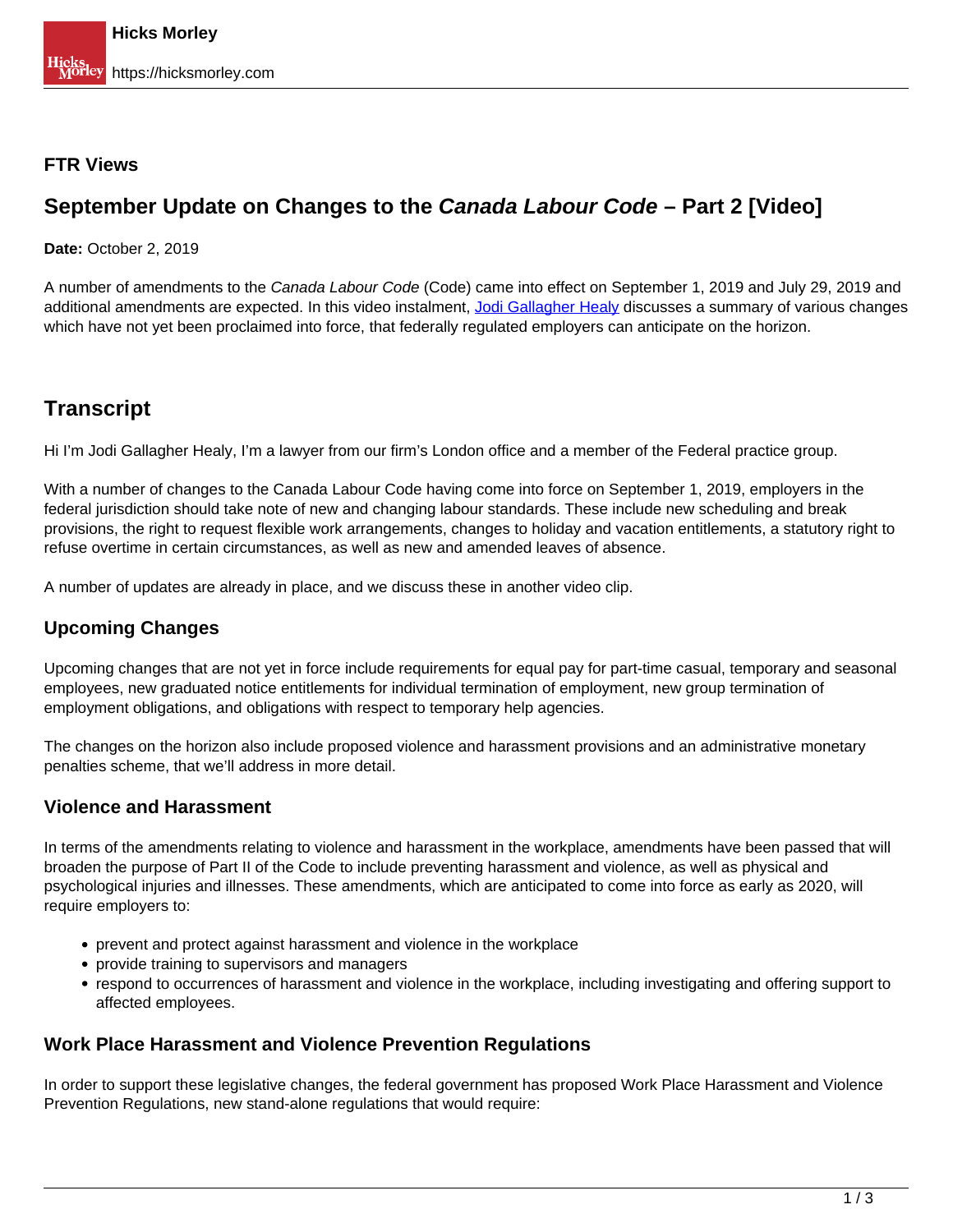- a jointly developed workplace harassment and violence prevention policy,
- a jointly conducted workplace assessment to identify risks of violence and harassment in the workplace, as well as a requirement to implement preventive measures to protect against those risks
- jointly developed "emergency procedures" to address situations where an occurrence of violence or harassment in the workplace poses an immediate danger to the health and safety of an employee, or when there is a threat of such an occurrence happening in the workplace
- jointly developed training, which must be delivered to all employees, employers and designated recipients and which will have to be performed at least every three years
- making information regarding support services available to employees who may be in need.

## **Investigation and Reporting**

Additionally, the proposed regulations set out comprehensive requirements for an occurrence resolution process.

Employers must identify a designated recipient for occurrence reports and ensure that a response is provided to the reporting party within five (5) days, setting out the next steps for the resolution process. The resolution process must include a mechanism for early resolution, conciliation and investigation. Investigators must demonstrate that they meet qualification requirements and the parties must be advised as to how the investigator will be appointed.

A final report will be required for all occurrences that proceed to an investigation and must be provided to the parties to the occurrence.

Furthermore, a summary report, will have to be provided to the appropriate workplace committee.

Additional record-keeping and reporting requirements are proposed, including:

- fatality reports where there is an occurrence of a death in the workplace, which must be filed within 24 hours of the employer being notified of the occurrence
- semi-annual reports to the workplace committee regarding the number, type and location of occurrences as well as the type of relationships between the parties and the length of time required for the resolution of the violence or harassment occurrence
- annual reports to the Minister, including similar information as well as the number of occurrences that resulted in the death of an employee, the number of occurrences that fell under each prohibited ground of discrimination under the Canadian Human Rights Act, and the manners in which occurrences were resolved under the resolution process

## **Administrative Monetary Penalties**

Among the changes to the Code that are not yet in force are amendments to Part IV of the Code that will implement administrative monetary penalties, or AMPs, to enforce compliance with Parts II and III of the Code and provide an alternative to the enforcement measures that currently exist.

## **Other Legislation on the Horizon**

There's additional legislation on the horizon, in addition to changes to the Canada Labour Code, federally-regulated employers should also be aware of two pieces of legislation that have been passed but are not yet in force. The Pay Equity Act, and the Accessible Canada Act.

## **Pay Equity Act**

The Pay Equity Act, which is expected to come into force in 2020, will apply to federally regulated employers with more than